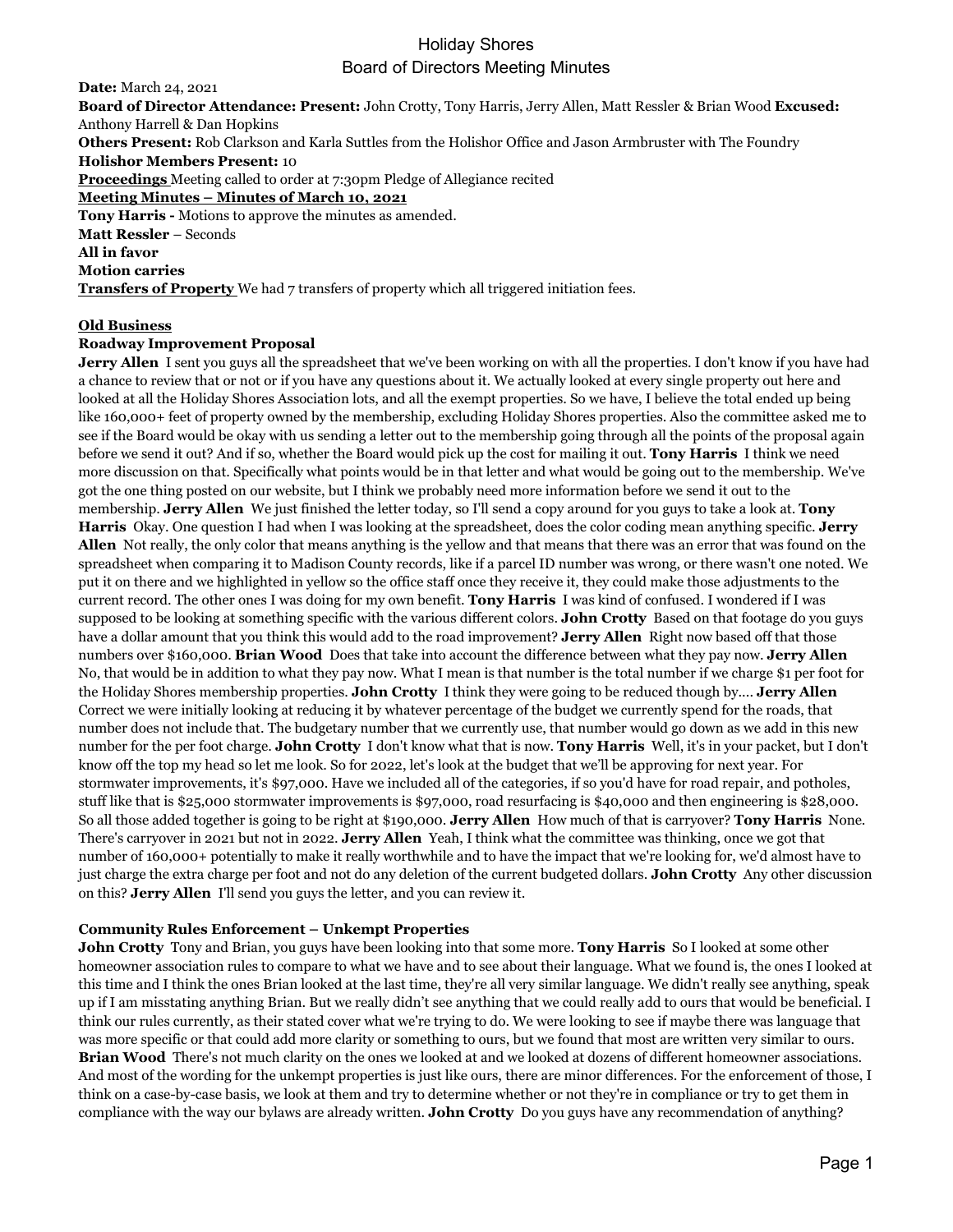**Tony Harris** At this time we would just leave the rule as is, without any changes. **Matt Ressler** And enforce as is? **Brian Wood** Yes, enforce as is.

### **Fish Stocking Update**

**John Crotty** Do you have an update Rob. **Rob Clarkson** About a week ago, the fisheries people reached out to me, I copied the email and sent it to you guys. I asked him about when we would be getting the remainder of the 500 plus stripers that were owed to us. His response was it should not be a problem to get the hybrid stripers and largemouth delivered on the same day. The stripers will be ready whenever we have the bass up to size and ready to stock. It will finish growing in the next few weeks. We will harvest them and bring the fish down to you. I'll give you a weeks heads up when we're coming. **Matt Ressler** Did they give us a price on what the stripers will be per fish? **Rob Clarkson** I thought we had it back then. **Matt Ressler** It was a market price for the stripers. **Rob Clarkson** No, I didn't ask him that. But I will. **Matt Ressler** Okay. And then the other thing is the flatheads. Have you reached out to them yet? **Rob Clarkson** No. I have not. I'll do that after we know what we're spending on stripers and we know what we can spend. **Matt Ressler** I thought we had a \$ amount that we could spend. **Rob Clarkson** We do, but we can't exceed it. If the stripers went up we only had so much money. I'll know what we have left and ask him about what we're paying.

#### **Grant Updates**

**Rob Clarkson** We received a rejection letter for the sustainability grant for 2021. This doesn't mean we won't hear from them later in the year if all the money hasn't been spent. There's still a possibility we may be awarded something around October, November. It has happened before. But you know, let's not bank on it. I'll update you if we hear anything back. **John Crotty** Do we have any other grants. **Rob Clarkson** A section of a 319 but we haven't heard anything from it.

### **Golf Cart Rules & Decals**

**John Crotty** We're getting into summer months and everybody's starting to get their golf carts back out. I thought we would just go over the slow-moving vehicle rules one more time and remind everybody that they need to get their stickers when they get their boat stickers and that it's a \$15 charge. Holiday Shores roads where posted speed limit is 35 miles or less. Operators and the slow-moving vehicles must meet the requirements as set out in accordance to IL statue (625 ILCS 5/11-1426.1) Vehicle operators must have a valid state driver's license. The vehicle at a minimum, must have the following: brakes, a steering apparatus, tires, a rearview mirror, red reflectorized warning devices in the front and rear, a slow-moving emblem on the rear of the non-highway vehicle, a headlight that emits a white light visible from a distance of 500 feet to the front, a tail lamp that emits a red light visible from at least 100 feet from the rear, brake lights, and turn signals. When operated on a roadway, a nonhighway vehicle shall have its headlight and tail lamps lighted. The state requires proof of minimum liability insurance coverage carried within the vehicle. Members in good standing must purchase Holishor decals for the golf carts and all-terrain vehicles that meet minimum safety requirements in the Holishor Office for \$15 annually. And then we do have different fine refraction levels that are stated in the rules. Public safety is going be out there looking and trying to make sure everybody gets their stickers and their lot numbers. Anyone else on the Board have anything they want to add to that. **Tony Harris** I think it's good just to say and to remind the membership of the requirements so that everybody's aware. **Brian Wood** The main issue we're seeing or one of the main problems we're seeing are minors under the age of 16, who obviously do not have a driver's license that are operating them and remind the membership that part of the rule that will be enforced this year.

#### **New Business**

#### **New Social Committee – Jennifer Gillan**

**Jennifer Gillan (2037)** What prompted me to go ahead and get this started again was the vendor fair itself, just realizing that the community needs the involvement again. And so I spoke with the office and went ahead and put it out there on social media. And I believe we also had it in the Holiday Times. And we went ahead and got a lot of people who were interested in doing it, which is great. A lot of them didn't want to be an officer, but they wanted to participate in some or all events, which is fine, because we don't need that many chiefs. So we had a meeting, and we had all unanimous selections for each of the officers. So I was elected president. We have Sarah Jacoby as our vice president. We have Travis Tutka as our secretary and Roxanne Bolla as our treasurer. So with that, we were obviously coming to you guys to seek the approval of the committee. And then to be able to get ready to get some meetings put together for the whole group and ideally, we went ahead and focus at the time because of pandemic stuff on trying to do outdoor wellness type of activities for people. And the one that we've come up with already, what we're hoping to do is, start off the whole social committee and everything with a 5k 1k Fun Run Walk. And we already have reached out to a couple people just to get feelers on what other people, what other communities have done. And there's actually people in our community that's already been involved with them. So we have a good start on it. But again, we had come to you first because we can't dive into any the funds until you guys okay the idea of the social committee. **Jerry Allen** How many members do you have, besides just the officers, **Jennifer Gillan ( 2037)** We have 14 total that have expressed an interest in it, which I've had a few others reach out, but they just said they would help, they didn't really specify if they would want to be on the committee, which is fine. So I know that the group and as a whole, I think, each person has a little bit of difference to bring to the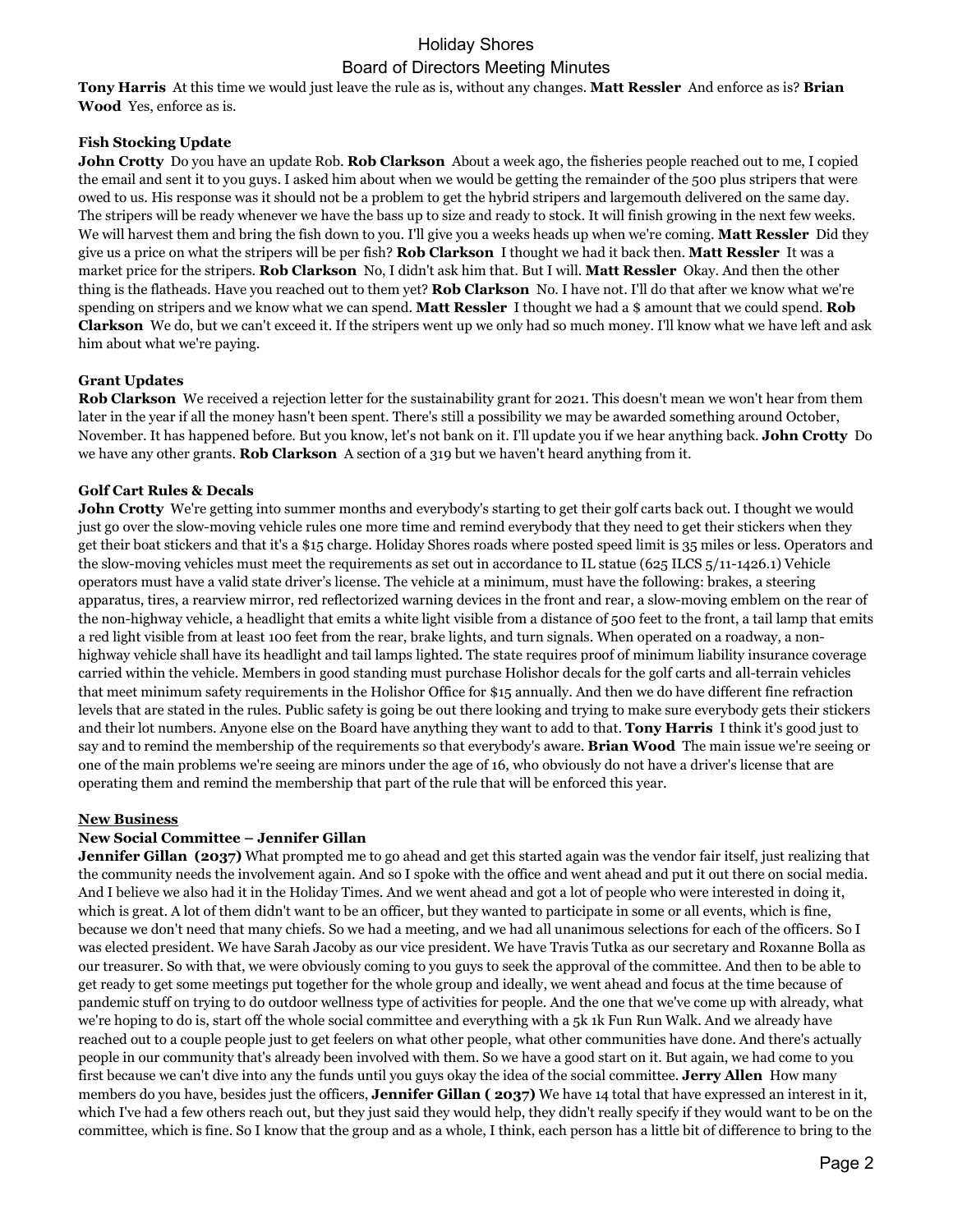table. Some of them, you know, want to focus on more type of the adult, mingling type of stuff. And then people like me, I want to have stuff for kids and everything, too, because that's where my interests lie as well. So I think we have a good combination of people that can bring about several different ideas, we already have a huge list. And we haven't even spoke to the office yet about things that we want to do. I don't know how I have the time to come up with that huge list and make it all possible. But the hope is that we have enough things happen, that eventually they kind of start to run themselves kind of like you know, like the events you already have up here in the clubhouse. So that's kind of the idea is just giving a little more of that to the to the community. **Jerry Allen** How many events would you say would be a successful year for you this year? **Jennifer Gillan (2037)** This year, I would say, it would be nice to do four. I know we've talked about the fun run 5k. And then we also plan on doing the Breakfast with Santa, bringing that back, if everything's permitting for that type of thing. And if not, we'll find a way to make it happen because people did it last year so there's no reason why we can't, we just have to be more creative with the style that we do it. We have talked about the vendor fair being kicked over to the social committee so that way, if there is profit, it just goes right back into the funds. And then it also would help cover some of the costs because we wouldn't have the same cost anyways. I think the other one we talked about was trying to do the poker run with the social committee that they have, and I know down the road, I don't know what this year will allow but maybe in the years bring back lake-a-palooza and that kind of stuff. Obviously, it's a little late for Easter this year, but you know, do the egg hunt and, and just a variety of events. One person wanted to do a sand in volleyball tournament, another person wants to do a kickball tournament on the ball fields, just stuff that's kind of seemed like it's gone away. At the same time, having something like that will help to revitalize those things. So I know for myself I love playing softball. So it's one of those things like those kinds of activities, we want to see people come back and do. I know with the 1k 5k Fun Run the goal is if we have some money left, or whatever we accumulate, we can throw back in community. And I know our first focus we wanted it to be was the playground equipment. So while we will start small and go from there. We'd love to see updated swings and things like that. And instead of always having to come out of the budget, why not have a fun way of everybody getting together and then those funds be used just directly back into the community. So depending on how much we end up with, because we have no idea how much it'll bring in, we can start small with a few updated swings and see how big we can go from there. **John Crotty** Sounds good. **Matt Ressler** I'm good with it. **Tony Harris** So we need to approve the list of officers, in the way I read it in the rules and then we'll need to work with Angie to get the officer's set up as check signers for the Social Committee account.

**Brian Wood** Makes a motion to approve the officers for the Social Committee. **Matt Ressler** Seconds **All in favor Motion carries**

#### **Restaurant**

**John Crotty** We do have a proposal for a restaurant in the clubhouse. And we have the restaurant committee representative here. **Steve Yates (1995)** So, I'm on the restaurant committee, have been since the last people left, we've had a lot of different types of interest in the restaurant. Seems to me we would get to the point to where we would let them know that they couldn't have gaming, and people would lose interest. Well, it's probably a good thing things have worked out the way that they have. The committees finally got a recommendation for a restauranteur. It's The Foundry Boathouse, that would be the name. They also own The Foundry in Edwardsville. Rodney, Allison and Jason are in attendance tonight. Rodney and Allison live in the community. They have a proposal that they had put in, it got in a little late Friday. I don't know if you guys have received it but hopefully you've had a chance to look it over. I would recommend that we move forward in the contract negotiations with them and get this restaurant open. So that's my update. Ronnie, Allison and Jason you can come up and can answer any questions. **Rodney Lanham (1580)** Hi, I'm Rodney Lanham and this is Jason Armbruster. **Tony Harris** So my question just in general, what kind of timeframe you guys looking at if we got something approved. **Rodney Lanham (1580)** Realistically to get it open and running and running full up we're shooting for July 4. **John Crotty** When would that mean the contract would have to be in place to make that happen? **Rodney Lanham (1580)** We built the last one in about 90 days, but it was twice as big. So we have the bones downstairs, and they are a lot better than what we started with. So it shouldn't take much longer than that. So we would hope for in the next couple of weeks, that's what we would hope. **Tony Harris** Have you guys gotten a copy of our document? **Rodney Lanham (1580)** No, we have not. **Steve Yates (1995)** I didn't give him a copy, I didn't want to enter into negotiation with them because I didn't know what their ask was. As far as the lease, we talked about the shared dumpster storage, storage facilities, who's responsible of cleaning the restrooms and those types of things that are in the contract. What I didn't have was a rate. **Tony Harris** I think that part we'd have to negotiate, I think it might be good to go ahead, either us or Steve, somebody go and get them a copy of it. It's a starting point, that way we can be looking at what you sent us, you'd have a starting point what we have used in the past and then we can get together and kind of negotiate from there. **Matt Ressler** How long of a contract are you guys wanting to do? **Rodney Lanham (1580)** So that's one of our, I shouldn't say sticking points. But so for example, when we did the Foundry Public House in Edwardsville, we guaranteed the first two years, but we wanted a 10 year with a five year, that's three times of a five year. So our view is that once we build this up, and once we spend the time in doing it, we want to not be kicked out. But we can understand that you guys have risks too. So we can understand what that can be, if you guys want to come back and say we want to have certain things that we want to check out after one year, if you meet all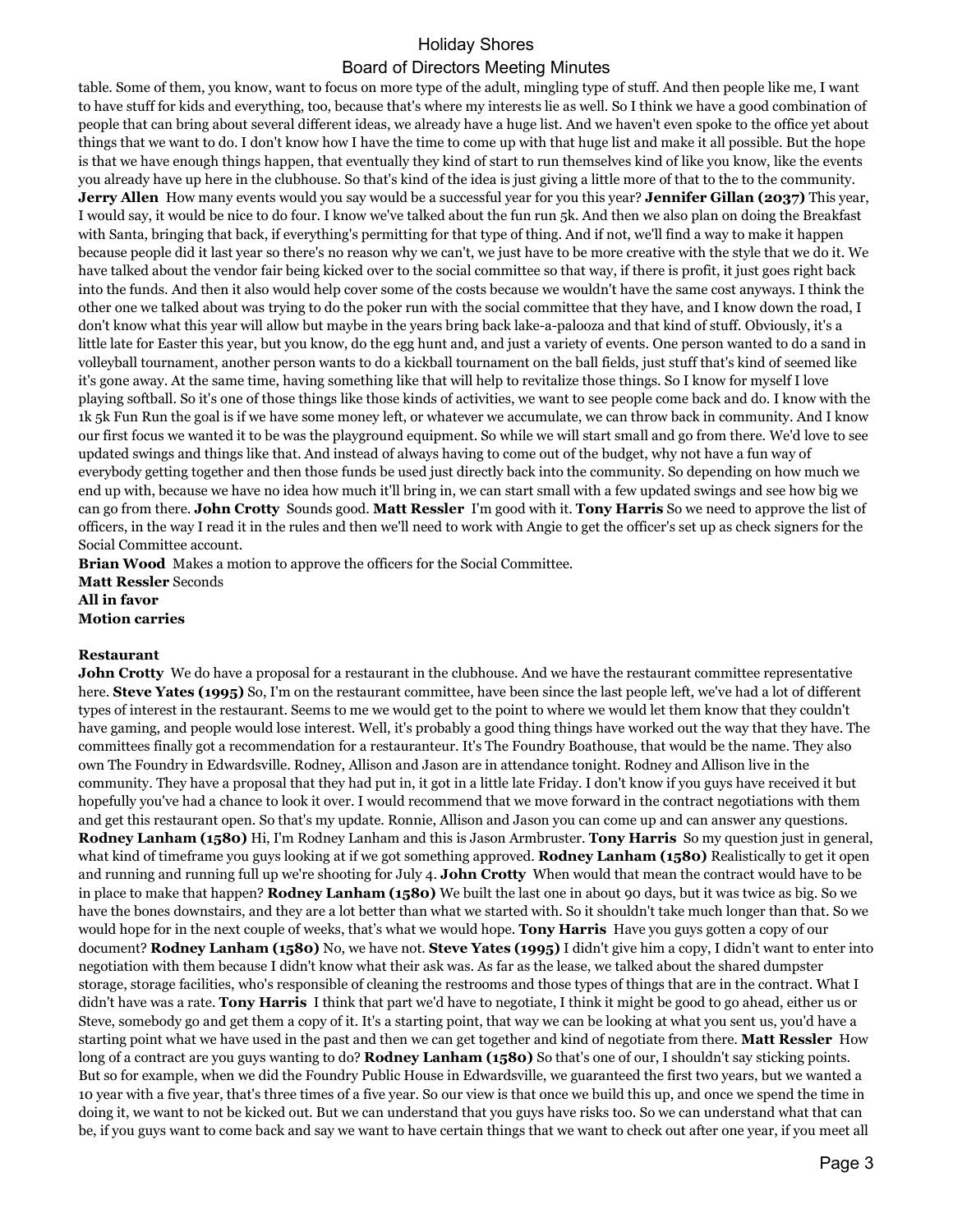# Holiday Shores

# Board of Directors Meeting Minutes

these things that you get this lease, but if you don't meet these things then, so to cover everybody, all the members to. **Tony Harris** Trying to come up with ways to try to make the process go as fast as we can. We'll try to get you guys a copy of our generic document that we used in the past, if you've got items like that, go ahead and get a list to us and we can start looking at those too. We can get the ball rolling a little faster and that way we can maybe have some thoughts when we get together. Because we meet every two weeks so that way we can be looking at that stuff in the meantime, you guys can be looking at ours and then we can get together and start those negotiations and hopefully get it kicked off as soon as we can. We would be thrilled to get a restaurant in downstairs. **Rodney Lanham (1580)** And we definitely plan on having the same type of brunch, same type of everything. Only thing we'll change a little bit is making a little bit more of a boat flare and more kids. The Foundry Public House has kids, but it's not really kids centric. This one we'll have the ice creams, we'll have kids' meals, we have stuff like that because we know the audience. **Jerry Allen** Do we still have it in our contract that the restauranteur is also the caterer up here as well or has that changed? **Tony Harris** It was the last time we had a restauranteur. **Rob Clarkson** They get first right of refusal. **Steve Yates (1995)** One thing that I would like to mention is moving forward and the office probably could answer these questions sometime this week. We don't know what's booked out. If they are planning on starting July 4, there may be something in contract already with the current restaurant. **Rob Clarkson** That can all be worked out. **Matt Ressler** If Wiggler's has something, we'll let them finish it out. **Steve Yates (1995)** Just so they know that there's you know, I think the alcohol would have to, you would carry the license around. So I don't think that theirs would be good any longer after you start. But that would be a transition that we'd have to move through as well. But I just wanted to mention it on record because we didn't discuss that. **Tony Harris** One of the things that in the past, or currently, however you want to say it, it's a private restaurant for the members of the association. Do you guys have any issues with that? **Rodney Lanham (1580)** Well, one of our views is we would not advertise outside of this. Preferential treatment would be given to members. But to say that nobody but members or guests would come in, is hard to police. **Matt Ressler** I say we just he abolish that rule. I mean, really, they have to be able to...they can't survive on just the community. **Rodney Lanham (1580)** But I am a member, so they all could just be my guests. **Matt Ressler** Seriously, though, I mean, that's something that we need to look at. **Brian Wood** For survivability for the restaurant, you're going to have to open that up to the public. **Matt Ressler** Exactly. And it gets people out here as well and they'll say, I didn't realize this was here, and then they're going to buy one of our association lots, and then we don't have to mow it, and we can gain that revenue off of it. **Brian Wood** Absolutely. **Tony Harris** We have to discuss that because it's currently prohibited by rules. We just need to discuss that and change the rules. **Matt Ressler** Can we get that put on the agenda for the next meeting? **Rob Clarkson** Are you going to head that up to come up with the verbiage. **Matt Ressler**  Yep, to get that removed. **Tony Harris** Well, we got to talk about that at the next meeting. I think we'll have verbiage at the next meeting unless it just goes differently than some. **Brian Wood** So before the next meeting, we're going to get them the generic contract, they're going to give us an idea where they're at. And before the next meeting, we can have an idea of what we're looking at and for discussion. **Rob Clarkson** I can get you a generic contract tomorrow. **Matt Ressler** And Steve, you'll stay the liaison between the two. **Steve Yates (1995)** I think a lot of the negotiation can happen. And, you know, anything that they have that's outside of the current contract, I mean, assuming the current contract would be okay with them outside of terms, we could probably come in and be ready to make a decision at the next meeting, unless there's something major that has to be discussed. So that would be my thought, would be to try to try to move it forward if you're interested a little quicker than two meetings away. **Matt Ressler** So try to get it done for the next meeting. That way they can get in, start getting their stuff set up. **Steve Yates (1995)** That's exactly what I would like to see. **Tony Harris** So we'll add that as an executive item for the next meeting if you could hang around because the contract negotiation would be in executive session. We'd have you guys just meet and talk about the proposals and stuff. **Steve Yates (1995)** For sure. We'll get the ball rolling. **Dave Decker (1184)** I just highly recommend you guys appoint one person on the board to be that liaison with Steve. So that he board has representation in that discussion and keep it moving faster. **Matt Ressler** Who wants to take that on, because that's a good idea. **Brian Wood** I think Matt would be great at that. **Matt Ressler** No, because I mean, what if this goes past the election? Well, I mean, something to look at, it would have to be one of you three. **Tony Harris** I am a little swamped right now. **John Crotty** I'll help, I mean, if no one else wants to, **Matt Ressler** John, it is. **Tony Harris** I can definitely help. **Matt Ressler** Alright, so John's going to be the board liaison.

#### **Elevator**

**Rob Clarkson** We had an inspection done, our elevator maintenance people actually came out. Elevator is old, out of date, and parts are becoming obsolete quickly. We looked at the reserve schedule to see where we fell after we fell over looking at the quote. And we're severely underfunded. Basically, it was information for you guys to pick it up on the reserve schedule that we need to start adding more money to do this. There's no telling if it's a year, 10 years, just when something breaks. We've been pretty fortunate for two years. **Brian Wood** Based on the information here a new elevator is about \$90,000. **Tony Harris**  One question on that one, the line about the hall fixture, this 24,000? Is that, from what I was looking at seems to be just the panel where you get your buttons? Am I understanding that correctly? **Rob Clarkson** Obviously, Rob's the one that handled this. Okay. But where are you at? **Tony Harris** It would be page two of their capital planner for Holiday Shores Clubhouse, they had recommended a multistage approach, so we weren't spending all of it at one time. They had a door edge, the sensor, there was a hall fixture. And then there's the 90,000 , looks like basically the elevator replacement. That middle one appears to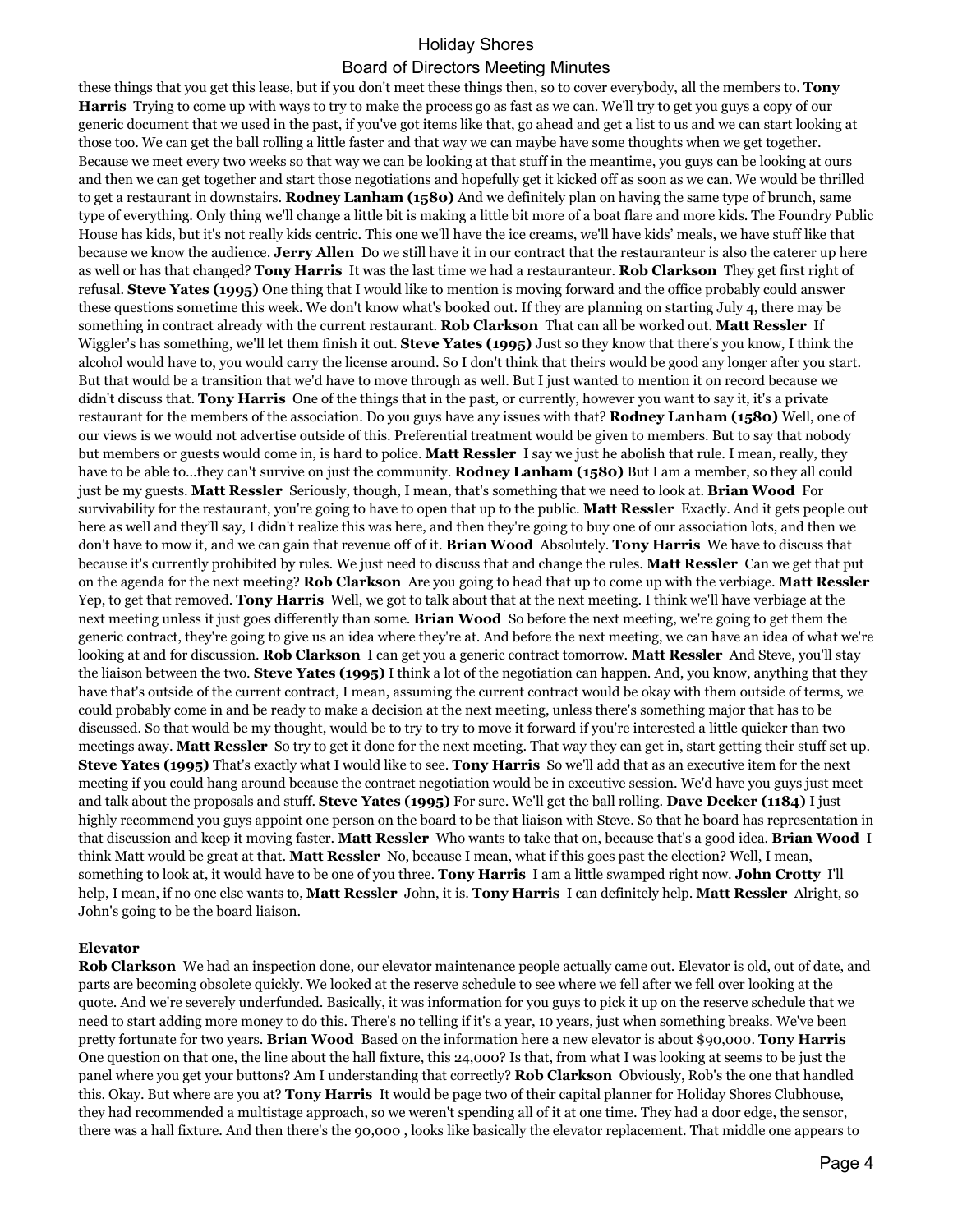be just the fixture upgrade in that panel, where the buttons are. And my question is, if you don't do that, I mean, the buttons work fine unless it would be obsolete and wouldn't work with the new elevator. **Rob Clarkson** I don't know that technology so I couldn't give you an answer that would make me feel froggy about it. **Tony Harris** OK, if we have a chance just to ask them if our current panel would work with the new elevator just to see if we have to spend that \$24,000 because it looks to be mainly cosmetic, but I don't know the circuitry behind it. **Rob Clarkson** It could be ours and I guarantee ours is not digital technology. So that could be the difference to. **Tony Harris** Well, yeah, I'm worried that if we don't do it, we would have to do it when we replace the elevator. And that's what I was just kind of wanting to confirm. So we know what number to put in the reserve schedule, because it's either going to be somewhere around that 96 or the 96 plus the 24. And so we need to get a little clarity on that. So I'll take this one to the next finance committee meeting, we will try to get some clarification on if it's that total, which I believe that it is, but once we get that decided, and then we can look at adjusting the reserve schedule now. That really wouldn't come into play until 2023. So just as information for the board members up here.

### **2021 Ballot Approval**

**John Crotty** There was a sample ballot, should be in your packet. Comments? **Tony Harris** So on this, it's written right now for the two board member packets we have turned back in. So I'm going to make a motion in a little bit on this, but at that time, I'm going to make it to be updated after April 5, the deadline for turning in the ballots. So that wording might change but that would be the only part I would see changing on there. It says on like the third line down there are two candidates for two vacancies. It might be more than two candidates because we haven't hit that deadline yet.

**Tony Harris** Makes a motion tentatively asked to approve it with potentially updating that based on the number of validated candidates we received by April 5. The other thing we'll need to decide is the order to list the names on the ballot. **Tony Harris** Makes a motion to just do it alphabetically by last name. **Matt Ressler** We normally draw those for the order how they get placed on the ballot. **Tony Harris** It's going to make it tight, then with those numbers, that deadline, do we have an issue with making them alphabetical. **Jerry Allen** How about we just do it by how they're turned in, one of the first ones turned in is the top line and the second one on the second line. **Tony Harris** We just need a method. I don't really have a preference. The problem is the deadline will be the fifth which pushes this out to the sixth or seventh, and we won't have another meeting till the 14th. So it's going to need to go out in the mail before our next meeting. **Brian Wood** We could approve for the office to draw the names. **Tony Harris** So I'll make that. And then the second thing you have for the ballot is the sample budget thats what's behind there. So behind you in the packet is the sample ballot or the sample budget for 2022. So this would be what we will be presenting to the membership for the annual meeting. We just need to get approval from the board on that budget. We went over this at the last finance committee meeting. Highlights would be the carryover from last year to this year. We didn't have to pull any money for roads out of reserves in 2021 so we'll be doing that in 2022. We've updated the fish stocking where we voted for either \$8200 or \$8250. **Matt Ressler** I thought it was \$8000. **Tony Harris** Was it? I think I looked it up, I just don't remember what it was off the top of my head. Yes it was \$8000. So we've updated that number. We've updated salaries for the minimum wage increases that go on. And that's basically the budget. Do we have any questions?

**Tony Harris** Makes a motion to approve the ballots that are in your package with the potential changes for the board of directors changing the number of candidates after we hit the April 5 deadline for turning in the candidate packages. And I am also going to ask that the names be listed on the ballot in the order that the office draws them out.

**Matt Ressler** Seconds **All in favor Motion carries**

### **Correspondence Chasteen 626**

**John Crotty** I'll read the correspondence and it looks like Rob's got some response to it here. "Hello I am Brok Chasteen 626 Westview drive. I would really like some answers and a solution to my ditch and driveway problems that holiday shores created 12 months ago. Spring of 2019 out of my own pocket I fixed my own water problem. March of 2020 my property was part of the ditch plan, since then there is constantly a foot of water being held in my ditch with no escape. The culvert that crosses ensign circle needs to be addressed. That is the escape route for the drainage and it is 3 inches of negative fall back into my property. I have four other lots drainage that run into my yard with no escape. I have spoken to Rob Clarkson about this on multiple occasions, the first time I spoke to him about this was March of 2020 when myself and stutz excavating realized the problem with the culvert. He keeps telling me it will be fixed in a month and it is the same story every time. Also my driveway has not been fixed nor replaced. It is now 12 months later and I want this addressed immediately!" **John Crotty** I believe Rob you've provided us with some responses. **Rob Clarkson** Ensign Ct Crossroad culvert was missed on 2020 ditching project. The culvert wasn't discovered until after the ditching work was being performed at Mr. Chasteen's property. There were no funds left from the ditching contract to complete this culvert replacement with funds from the 2020 project, so it was marked as Priority 1 on the 2021 ditching project which was approved in September of 2020. Engineering has got us a preliminary plan and the walking of the job was completed the week of 15-March-2021. The next step is to turn the plans over to the utility companies to have their lines lowered or re-routed and to send out to potential bidders. My conversations pertaining to "Next Month" as I recall had to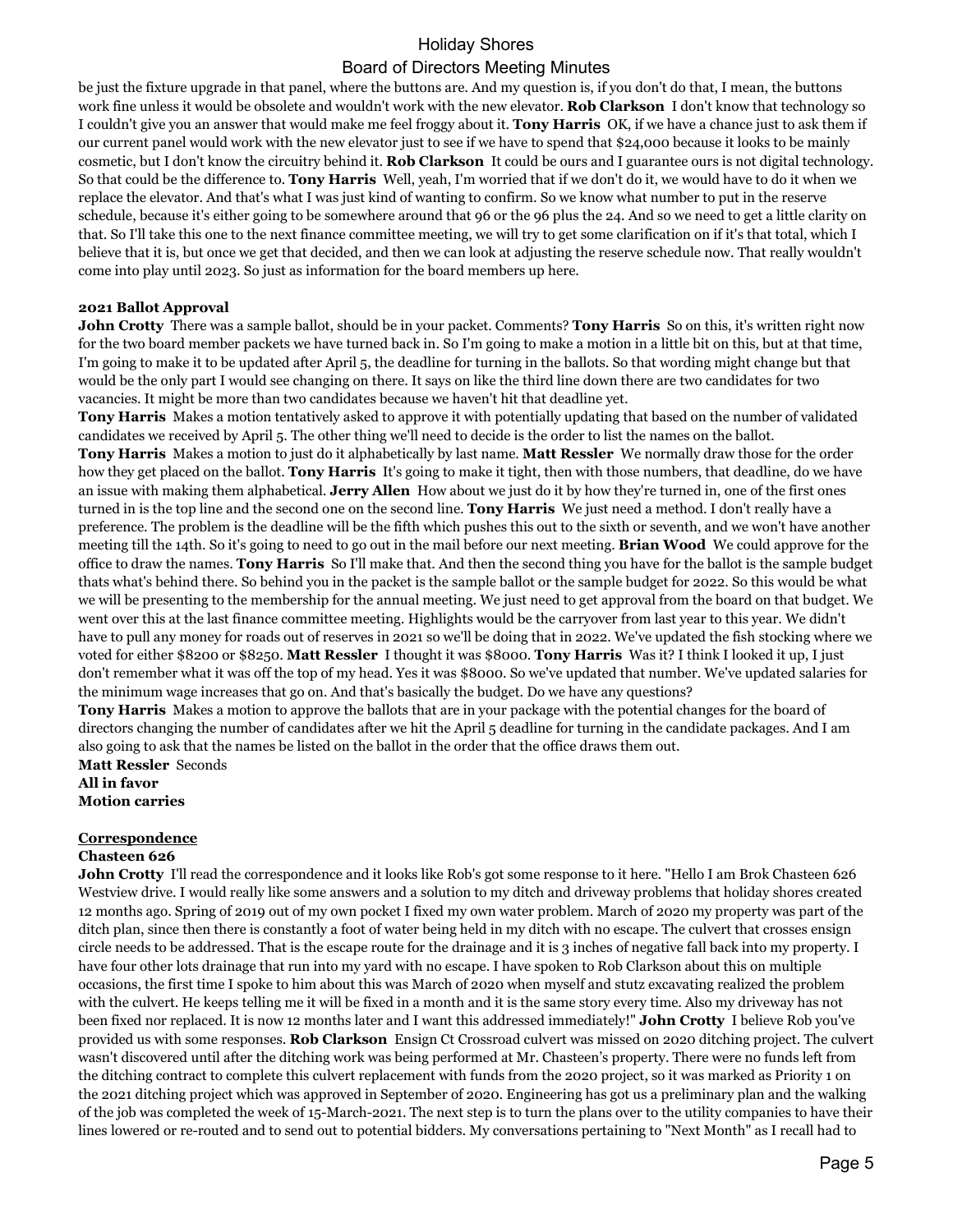do with having the engineer look at the issue, and as Mr. Chasteen stated to me removing the cut concrete out of his driveway and replacing with Rock only. That task was started, and we had agreed we would cut another section of his driveway out where he had a broken corner (possibly done by contractor). We had catastrophic failure of our pavement saw while undergoing this task and as it was late in the year we did not have Maintenance funds to replace it. Add to this that last year was a very wet year and we had many delays completing the cleanup portion of the project. I spoke with Mr. Chasteen on the night of 15 March 2021 after hours via telephone and he was concerned as the Board member he had contacted told him there was no ditching plan approved going forward. This is not accurate information and does nothing to help the relations with the membership. The apron section of his driveway has been removed and a proper base installed and topped off with compacted Grade 8 aggregate. When we obtain a new saw we will finish cutting the addition piece and compact with grade 8 as well. The appearance of his driveway apron throughout this did not indicate there was a issue with grade nor did I receive any calls saying there was an issue with being able to get in or out of his driveway so I decided we would wait until better weather conditions to address it. Better communication with Mr. Chasteen by myself should have been accomplished. I have provided pictures of his property at time of his correspondence and after the apron has been replaced. They show the standing water that will be addressed in 2021 ditching and the depth of the water at the crossroad culvert. **Brok Chasteen (626)** Well, first I'd like to address that is not what I spoke to you about. I didn't say that there wasn't a ditching plan. I said that we hadn't seen what was on the ditching plan. Secondly, can you give me a timeline? How long? I mean, this has been a year. **Rob Clarkson** For the culvert to be replaced? It's got to go to utility companies and everything else. **Brok Chasteen (626)** How long do you think that's gonna take? **Rob Clarkson**  With the pandemic? I can't tell you, they shut us down for two months in the middle of our project. **Brok Chasteen (626)** Yeah I know, I work with utility companies, I know their game. So I'm tired of this. I've got snakes, turtles, frogs, crawdads destroying my yard. I take a lot of pride in how my yard looks. I weed eat, I get soaked in water. I mean, the water never leaves, it's mud. There's four inches of silt in the ditch, the whole ditch needs dug out basically from the first 100 feet up to the culvert that needs replaced. I spoke to you in May, probably two months after this all happened. You actually told me that you already had the culvert to replace it purchased. **Rob Clarkson** We have the pipe. **Brok Chasteen (626)** So what are the funds that you don't have. **Rob Clarkson** To get it installed. **Brok Chasteen (626)** How much does that cost? **Rob Clarkson** It's like \$8,000 or something like that. **Brok Chasteen (626)** To get a culvert installed across the road. **Rob Clarkson** Cut the street, install the culvert and engineering. It's on the plan. **Brok Chasteen (626)** How long do you expect me to deal with this? I mean, my property values affected by this, this is my money. **Rob Clarkson** Priority one on that ditching project is that culvert. It will be the first one that's put in. **Brok Chasteen (626)** That's fine but we don't know when that's gonna happen. **Rob Clarkson** No. **Brok Chasteen (626)** It's been 12 months. That's what I'm getting at. So I'd like some answers. Why our Holiday Shores couldn't replace this culvert? Please explain. **Tony Harris** We did his ditching in 2020, then. **Brok Chasteen (626)** Yes, this was last years. **Rob Clarkson** It was part of last year's project. It was one culvert that was missed out of the entire project. **Tony Harris** Didn't we do that in the fall? **Rob Clarkson** No it actually started in April and we were shut down towards the end of April because of the pandemic, and then shut down again because of utilities that we're encountering. And they had to come out and lower them before we go any further that extended through the summer. **Tony Harris** Do we need, so we've got the engineering. **Rob Clarkson** This is all part of the next plan. **Tony Harris** I saw that the engineers walked it. Do they have their..... **Rob Clarkson** We had a preliminary plan, there where a few changes that we came up with when we walked it and it'll be drawn up. When they send it to us we send it to Ameren. We send it to the all the utility companies, they clear us and then it can go out to the bidders and then the bidding process starts. **Tony Harris** So we've got everything that we need to get to the utility companies. **Rob Clarkson** Not yet, we got to get back from the engineer first. We have a preliminary plan. **Brian Wood**  Did the engineer give you a timeframe when they'll have their end complete? **Rob Clarkson** He's going back to work on, I mean, he's pretty quick. A couple of weeks generally he has it back to me. **Brian Wood** So once you receive that, then you'll take it to the utility companies. **Rob Clarkson** Utility companies get notified first. **Tony Harris** The problem is we have no control of the utility companies, so it sounds like we'll get it out to them within a couple weeks. And then when they get it, they get it back to us. **Rob Clarkson** Then it goes out to bid. **Brian Wood** Is there any kind of short-term solution with digging out anything that we can use? **Rob Clarkson** No because the pipes flowing in the wrong direction. **Tony Harris** Because sound like it's running back towards his lot instead of away from it. **Rob Clarkson** His ditch wound up lower than the pipe, is what happened? **Brok Chasteen (626)** And then the pipes running backwards. Which nobody would have thought that. I mean, that was an easy miss. But that's the case and here we are. **Matt Ressler** I mean, we've had a lot of issues. **Brok Chasteen (626)** The whole road, drive down Westview Drive and tell me that the roads complete and looks good. I mean, there's no grass growing in any of the ditches. I mean, they're five feet deep. Half of them are washed out. I mean, that's not complete. And how I'm the only homeowner up here questioning it is beyond me. **Tony Harris** We'll get it done as soon as we can. But we'll get the engineering back sounds like a couple weeks, and we'll get it out and as soon as the utility companies get it back we'll get it out for bid. And then once we get that back, we can get started, so bidding shouldn't take more than..... **Rob Clarkson** We can put a time limit on it. **Brok Chasteen (626)** The utility companies that's got me crushed on this, that's the unknown, right? I mean, I work for utility companies I know how they act so that's this could take years before they come and dig everybody's services deeper and everything like that. Like they're not just gonna jump on this because Holiday Shores wants to dig a ditch that was never there to begin with. **Rob Clarkson** They had it done in a month and a half the last time. **Brok Chasteen (626)** Because you've already exposed them, they had to. They didn't want to get sued if something happened, this is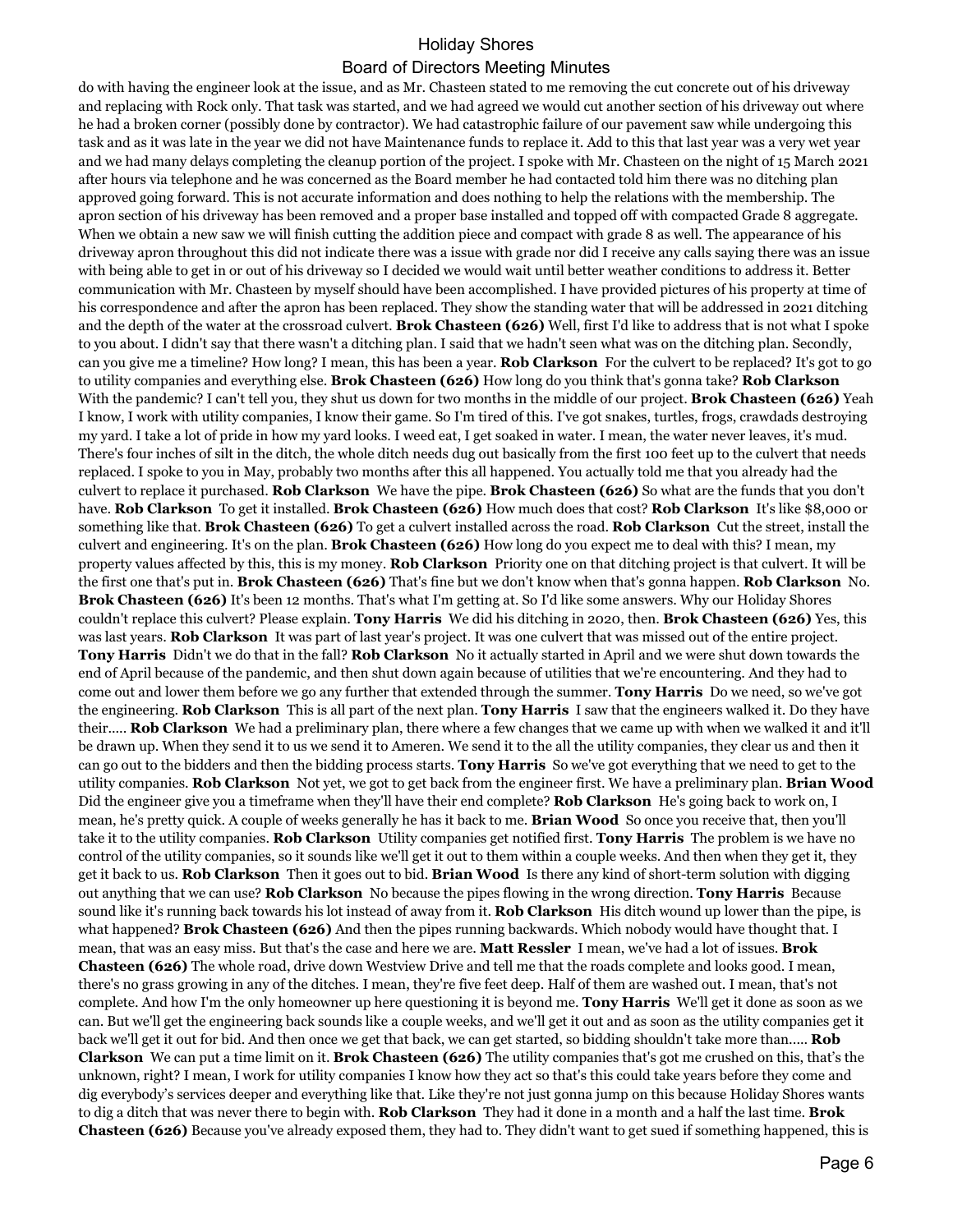# Holiday Shores

### Board of Directors Meeting Minutes

not the same case here. **Tony Harris** Right but I mean, we can't control what they do. **Brok Chasteen (626)** Why is Holiday Shores Maintenance Department not able to fix a culvert? **Tony Harris** Fix a culvert, sounds like we have to move utilities though. **Brok Chasteen (626)** Not on this piece. This is for the rest of the plan that's going on. So this is the whole plan that you guys have here, that's what he's waiting on, because I'm in this next plan. **Brian Wood** So what would be involved to fix this? Cutting the concrete and putting a new culvert in and digging out the ditch? **Rob Clarkson** And then repaving the street. It is an asphalt section on the street. **Brian Wood** OK, so taking out the asphalt. How big of a section are we talking? **Rob Clarkson** It's probably 60-foot total probably. **John Crotty** Is that something our maintenance department can do? **Rob Clarkson** I don't have faith in them to do that. We have three guys. **John Crotty** We could just get that section bid out now. **Brian Wood** Could we contract that out. **Rob Clarkson** You would have to approve that. **Tony Harris** We would need bids for it. It's probably a lot more for them come out twice like that. **Brian Wood** I can't see it if it's asphalt. It was concrete, it'd be different. **Brok Chasteen (626)** The most expensive part, in my opinion is the culvert and we have it already. **Brian Wood**  So as far as to solve this problem, is the road plan going over on that side for this year, are we planning on doing any of the roads that were in that area? Because we could rock that section we're tearing out for now and then replace it whenever we do the roads in the summer, possibly. **Rob Clarkson** I guess you could do something like that. I mean, it sounds like it would make more sense to me to have a turnkey, have them do it all. **Brian Wood** But for timeframe because with the wet weather coming up with the spring, I think it's going to create some serious issues for him. I don't know if it's something we can look at maybe try to get bids and see what the cost would be. **Brok Chasteen (626)** Well, I mean, this is the issue I have with it and why I haven't been in here sooner. So once it reaches to the point where it's about nine inches deep, it flows through there. But it's just that nine inches there at that culvert and back in my yard that doesn't ever drain and just sits there, stagnant water. That's the problem I have which you know, that's my property value. I could sell my house tomorrow and lose 20 grand because I've got a water issue. You know, there's five sump pumps that drain into this constantly all the time, never stop. **Matt Ressler** I say we get some get some bids or do it or fix it now. **Jerry Allen** I agree. I concur. **Matt Ressler** That way he does not have to continue with this. **Tony Harris** Yeah, we need to get fixed. But if you rock that 40-foot section, I wonder if you're not going to make it worse for the people on that road for six months. **Brok Chasteen (626)** Well, there's only two houses down that road but I can tell you they're probably going to complain about that. Because they're already complaining about all the rock that's left in the asphalt circle from it not being swept up when you stored the rock there on the ditching project last year. **Brian Wood**  We'll we're never going to make everybody happy. **Brok Chasteen (626)** I just want my water to drain that's it. Those crawdads are destroying my yard so I just I really want this problem addressed. You know, I gave it a year, I give it the benefit of the doubt. I didn't want to have to come up here but. **Tony Harris** Well, it's good, if you don't we don't know what's going on. **Brok Chasteen (626)** Well and that's another thing, you guys oversee it or should oversee it all in my opinion. **Matt Ressler**  What did we do after the email was sent out this last week or two weeks ago? **Rob Clarkson** What do you mean. **Brok Chasteen (626)** So the email was sent Monday or Sunday evening? Monday they came in tore out the remaining part of my driveway before they could saw cut it which I finished saw cutting it myself this weekend and I will have my own driveway fixed and done the way I want it done. **Rob Clarkson** We took the apron out on Monday and put a base underneath it and then choked it in with compactible aggregate. **Brian Wood** Do we all agree we need to try to maybe get a bid to get this fixed as soon as possible. **Matt Ressler** I agree, get a bid, get it fixed. **Tony Harris** Let's get the bid, see what it's going to be then we can bring it back then we can improve it and look at it. I just don't want to have something that's going to cost us five times as much to come out for a small thing. Because we definitely need to get his stuff fixed. I mean, there's no doubt about that. **John Crotty**  How big is the culvert? **Brian Wood** I can't imagine like digging that out that the cost would be too astronomical, putting the culvert in if we have the culvert. **Brok Chasteen (626)** 12 inch. **Rob Clarkson** I think it needs to be a 15 when it goes back in. **Brian Wood** Well, would we still have a culvert for it. **Rob Clarkson** It wasn't specifically bought for that, but we have one that we can use. **Tony Harris** Well, we'll have to get the bid to do that and the bid to take care of the road. Then we can give you an update at that point. **Matt Ressler** Can we have that for the next meeting? **Rob Clarkson** I can send the bids out and if they come back by the next meeting you'll have them. **Matt Ressler** The other thing on this part, I would like to have it removed from the record. This paragraph I spoke with Mr. Chasteen on the night of, I want that removed, and we'll discuss that and personnel downstairs, Executive Session. Anybody see a problem with getting that removed from the record and discussing it downstairs in the executive session, personnel matters. **Tony Harris** Well, why would we not want him to say that he spoke with Mr. Chasteen on March 15? **Matt Ressler** You not see where my name is on there. That's false information. That is false information right there. It's not accurate. **Tony Harris** He did not say that. You're the only one that put your name on there. **Matt Ressler** I didn't put my name on there. I didn't type it. **John Crotty** But your name wasn't stated. **Matt Ressler** It wasn't stated, but I want it removed. **Tony Harris** We will take your name off. That's the whole point. It wasn't said. **Matt Ressler** It wasn't said, that's all, that's the point of it.

#### **Open Floor**

**Shane Kessinger (1719 1720 1721 1722)** I've never been to a board meeting before. So I don't know if this is the time to bring this up. I should have came up earlier but I had some questions about how this is going to affect me having 4 lots that are adjoining. As far as the difference in what we're being charged, is it if you have more lots, you're gonna pay more, then if you have one lot. **Jerry Allen** It's based off of your property frontage of your property you own. So if you own 4 lots it would be on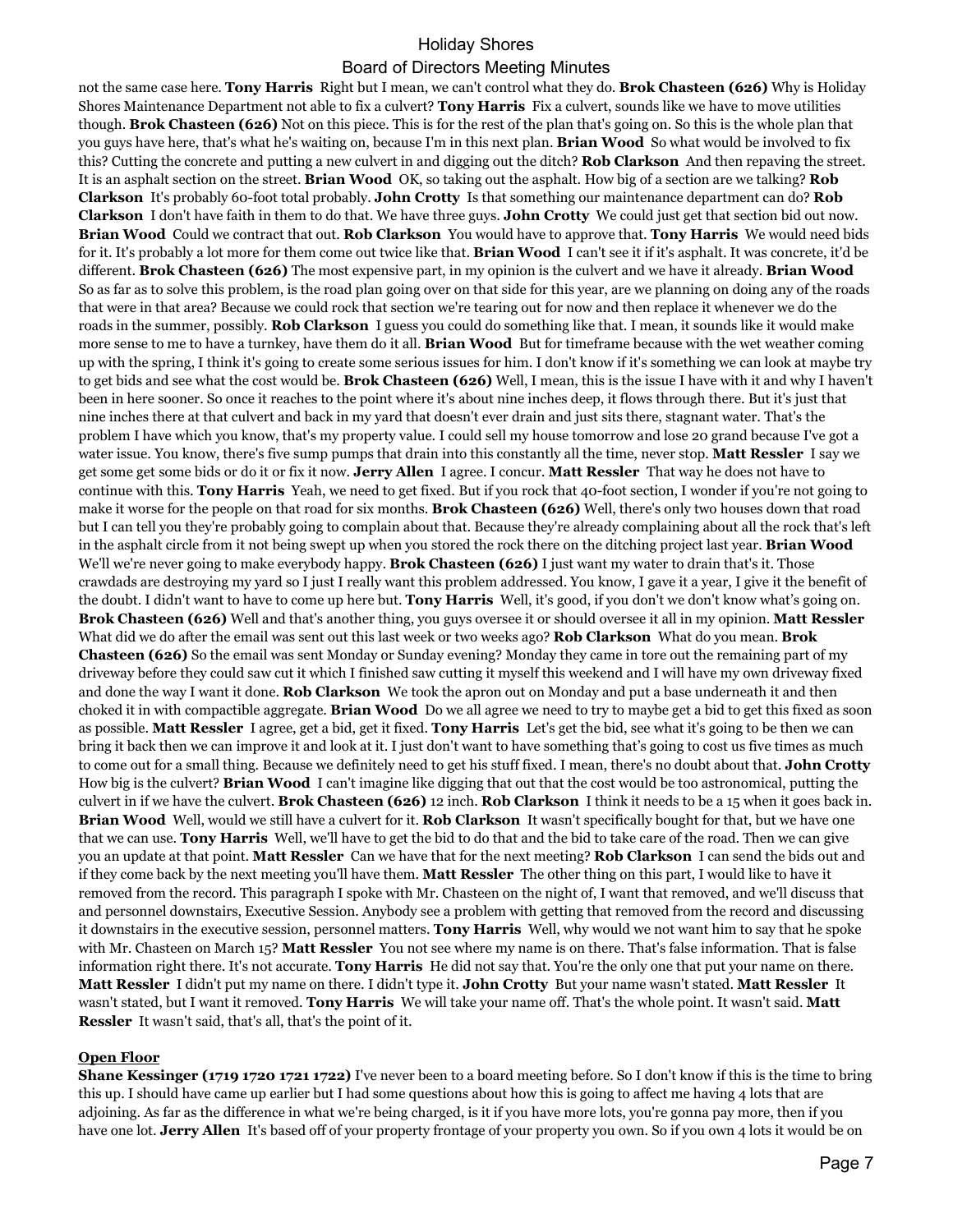# Holiday Shores

### Board of Directors Meeting Minutes

each lot where the property frontage is, that's what you would be charged against. **Shane Kessinger (1719 1720 1721 1722)**  So if I only own one lot, would it be the same? **Jerry Allen** It'd be the same price. Yes. **Shane Kessinger (1719 1720 1721 1722)** Okay. So how does how many lots I have anything to do with how much wear and tear I put on a road? **Jerry Allen** It doesn't but you live in the community and the community has to support the road system that we have? **Shane Kessinger (1719 1720 1721 1722)** Well, do we have an exact number of what this roadway improvement project is going to cost, do we have a total number? **Jerry Allen** Going to cost or how much revenue we're going to gain. It's a revenue generating... **Shane Kessinger (1719 1720 1721 1722)** No, do we have a total number of what improvements you want to do on these roads? Do you have a total number of what this is going to cost to fix these road issues? **Jerry Allen** We have a five-year plan we're working on right now which is based on our current budgeted dollars. And this money would be pretty much in addition to that, so that we could get to these roads faster and maybe do the ditching quicker so the five-year plan can be done sooner. And potentially down the road, if this is successful, maybe it could be a permanent way of raising revenue for the roadways. So the current budgeted dollars we have, the board has in the past had budgeted dollars for the roadways, and sometimes in cases that money is pulled back for other purposes. This way, this particular proposal will keep that money just for the roadway and the stormwater management issues we have, like Mr. Chasteen was talking about the culverts, and so forth. So every owner of property would be paying the same amount of dollar per foot right now. And if you have four lots, it'd be, if you're 75 foot across each lot, that would be 300 feet. That's how much you would pay. If you have a corner lot, it would just be the property frontage of a corner lot, you wouldn't pay for the side of that corner. **Shane Kessinger (1719 1720 1721 1722)** I guess I still don't understand, what about people who live in cul-de-sacs? What about people that live out on Prairietown Road that we don't even maintain their road? I mean, I just don't get how that justifies my wear and tear on the road? Why would this not be like the North property project where we bought that property and then they just did a blanket assessment? You guys came up with the number, everybody's paid the same amount? I mean, to me, this is no different. These are the roads that everybody in the community uses. Everybody uses them the same. I wouldn't think anybody should be paying any more than anybody else. **Jerry Allen** Well, the other thing this will take care of is the fact that currently you have four properties, you pay one assessment for all four properties. **Shane Kessinger (1719 1720 1721 1722)** We're a membership-based community. I didn't come up with that you guys did. **Jerry Allen** Well, it's been in here for decades. So what that does, so let's just take that as an example. So right now we pay \$660, for assessments. I pay \$660, you pay \$660, you have four lots, I have one. So as an example only, let's just say that 10% of that \$660 goes to the road. So \$66, I pay \$66 for my property, you pay, was it that \$15, \$16 per lot. **Shane Kessinger (1719 1720 1721 1722)** I also pay taxes on that property. **Jerry Allen** So do I. **Shane Kessinger (1719 1720 1721 1722)** That's not my fault that doesn't come back here. **Jerry Allen** That's not my fault. either. I would love to see that change, I think that would be the ideal thing to make us better. We have more money for the organization if we get that money back from the township, I would love to see that. But obviously, that's been attempted several times. And right now there's nobody pursuing it. And I would love to see that, we might be able to have a roadway district out here that could do something similar. So there's options but right now none of those options are on the table. So this option is a way to provide additional funds for the association. And at the end of the four years, the membership will say, hey, let's keep this going. Let's amend it or let's terminate it. But in the end of those four years, the goal is to have a much more improved roadway system and stormwater management for our roadways out here. **Shane Kessinger (1719 1720 1721 1722)** Well, going back to what Mr. Chasteen said and some other things I've heard. I mean, I don't know how much faith I have in what you guys have done out here already. **Jerry Allen** That just proves the point that we need more money. **Shane Kessinger (1719 1720 1721 1722)** Sounds like maybe more money and maybe better people doing the work or maybe a little bit more. **Jerry Allen** That's a whole other topic. **Shane Kessinger (1719 1720 1721 1722)** And better engineering or something because it sounds like what's been done isn't working and you're just wasting a bunch of money. **Jerry Allen** But the issue is we use our maintenance team to do the roadway improvements every year. And they can only do so much, there's only so many of them, right. So potentially this additional money we might have if this is approved, could bring in maybe a contractor to help us do a few extra roads a year. I mean, it's going to take time, but if you don't have the money you can't get better. **Shane Kessinger (1719 1720 1721 1722)**  Okay, I've been here for 10 years. In my 10 years of being here, they've done nothing to the roadway in front of my street, nothing to the ditches. They've maybe put some rock on the road in front of my house. My lot 1719, I really don't even think that should ever even been a lot because it's basically a drain from the field behind my house, through the culvert to the lake. And I've spent probably \$3,000 of my own money on that lot just to get it to drain. So, I mean, I guess that's another part of my complaint is why am I paying more money, just because I own more lots even though, you know, to improve the roads that I don't use any more than anybody else does. I mean, it's a community, you know, the roads are part of the community, To me, it should all be, you know, divided up the same, just like everything else. **Jerry Allen** This makes it even, no matter if you have four lots, one lot or 20 lots. **Shane Kessinger (1719 1720 1721 1722)** But what does the lots I own have to do with the road in front of it? **Jerry Allen** Because you have a road in front of your property, who's taken care of that road in front of your property? You're spending \$15, I'm spending \$66 for my section in front of my house. So how is that fair? So this makes it the same. So now I'm going to pay \$122 for my lot. And I'm not sure on your lots. I mean we just said there were 4. So I'm going to pay a lot more as well. But I think the benefit long term to the community, especially when new people come here looking at homes to purchase, or lots to buy. First thing they notice is these roads are in terrible shape. Some people say they're in good shape. I know more people who say they're in worse shape, but it's a matter of opinion. But how else you're going to have a better community unless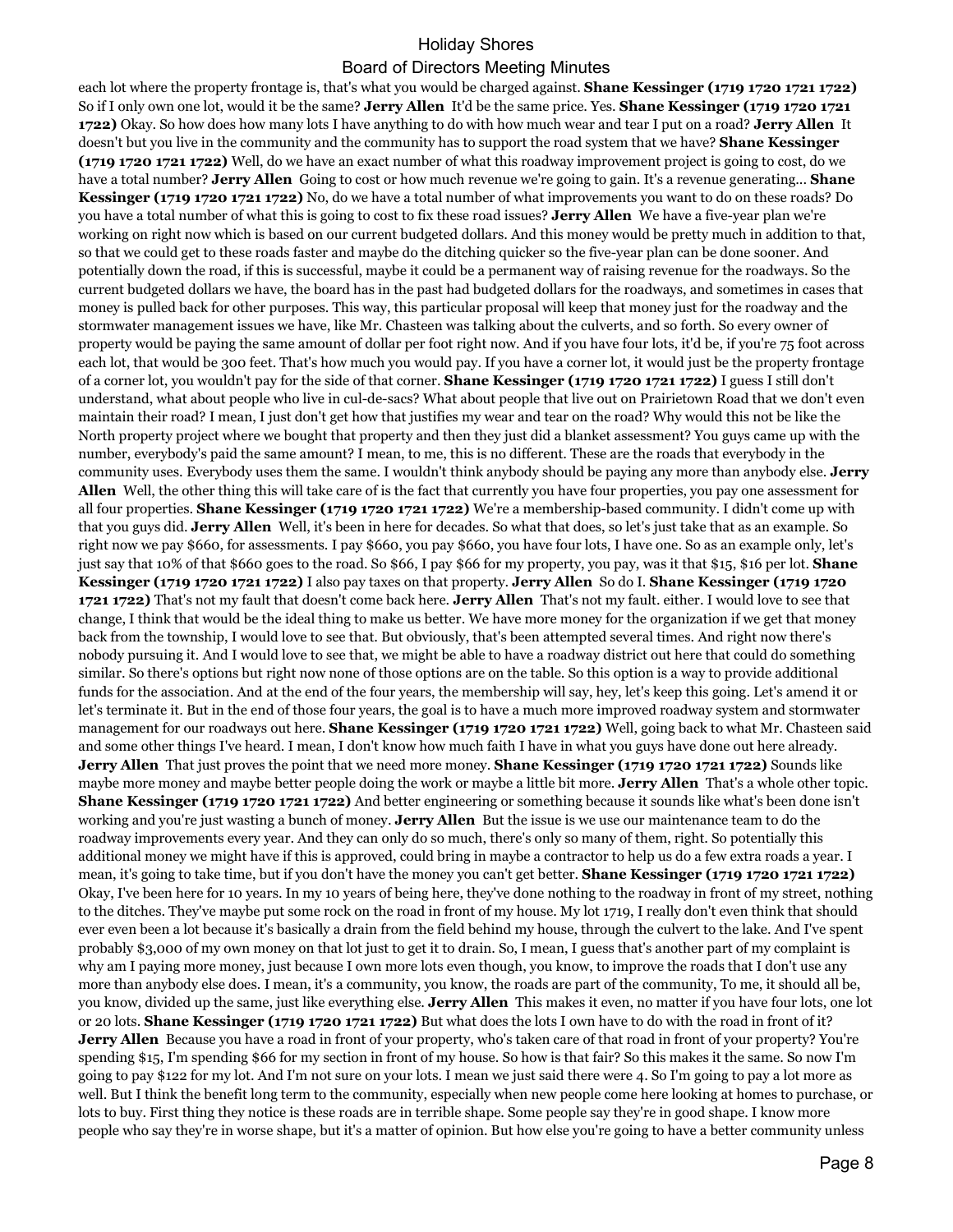we put money into the structure of our community, which number one is the roadways, the lake obviously, is top of the list as well. But this way, we have more money to handle situations like Mr. Chasteen just brought up. And perhaps we could have gotten it done sooner. **Shane Kessinger (1719 1720 1721 1722)** I mean, me personally, I have three young kids, I live on Fountainbleu Drive, I got people going by my house 50 stinking miles an hour, I'm more worried about the people driving by my house 50 mile an hour and possibly running over my kids. I'd hate to see what happens if you actually fix the roads, they probably go 65. I mean, you know, and if I'm paying for the road in front of my house, I ought to be able to put a speed bump or something out there to slow these people down going down 55 in front of my house. **Jerry Allen** Well, we just looked at the stop signs over in that area. **Shane Kessinger (1719 1720 1721 1722)** They blow up, they don't even pay attention to them. **Jerry Allen** Well, we're going to be putting more stop signs up. We can put a stop sign on Fountainbleu, you live near Anchor, or where do you live? **Shane Kessinger (1719 1720 1721 1722)** I live at the intersection where Fountainbleu and Sextant comes in together. **Jerry Allen** So you're at the other end. But anyway, we're going to have some stop signs. And so we're trying to address some of that as well. We can't get the whole community at once but those are different things that you're bringing up to us that make us look at them harder to say, hey, maybe we do need a stop sign on Fountainblue at whether Anchor or Sextant, one of the two. **Shane Kessinger (1719 1720 1721 1722)** Like I said, I just don't see how me owning 4 lots has anything to do with the wear and tear on the roads. If anything, I own four lots, that's three other families that aren't living there. That's less Amazon trucks on the road. That's less trash trucks on the road, that's less drivers on the road. If anything, I'm keeping people from driving on the road. And people on the lake. I mean, I see your way too. I mean, yeah, that's \$660 a year revenue, money you're losing. But I just don't see how in the world that relates to wear and tear on the road. To me that, you know, everybody uses that road. You know, I live halfway down Fountainblue, what about the people who live all the way down at the end, they go down more of the road than I go down the road. **Brian Wood** And we also have a lot of people don't live in the community at all. They don't live here, they just have a lot. I don't drive on the roads at all. But it's going to be amendable to help make the roads better. **Shane Kessinger (1719 1720 1721 1722)** Like I said, the only way I see with being in a membership-based community is we should do it like we do everything else, you find out the total number you need. You do a special assessment, we divide it up amongst everybody evenly and we get the job done. **Jerry Allen** Here's the other thing about that is, that the roads, continually need maintenance, continually need repair. So you can't just do it for a short period of time. You have to look at it long term. **Shane Kessinger (1719 1720 1721 1722)** So where do you stop I mean, the lakes the same way, the lake needs constant maintenance. **Jerry Allen** Well, that's why you live out here, you want to live in a nice community with great neighbors and a lake community. So sometimes you have to pony up a little more cash. I hate to say it, I don't want to pay either. But how else are we going to get better? I love to hear a plan. **Tony Harris** You've got valid points because I have the same thoughts and concerns. What if there's a guy that's having work done on his property that's got heavy equipment driving on the road, that's going to be more wear and tear on the road than somebody that owns more property. And the other issue is, even if you own four lots, well, this guys got a bigger lot over here. It's got the same square footage, but much less road front. Now you're going to charge him less money than you ,even though you might have the same area. So there's a lot of problems still to be addressed and worked out. And ultimately, before it could go into effect it's got to go to the annual meeting and get voted on by the membership. I mean, personally, I would agree that we're a membership-based community, our voting is based on membership, our dues, our assessments, our initiation fees, everything is on a membership basis. I think that was done so that everybody was treated on an equal basis from having a say, on how the money is spent and having to pay into the association to cover those costs. So I think like you say, I think it would be a dues increase, or a special assessment is a better way to go. But there's lots of different opinions on it. And it'll have to go to the membership ultimately and get voted on. **Shane Kessinger (1719 1720 1721 1722)** I guess my point is, you know, if we start doing this with the roads, where does it stop? Are we going to start charging everybody different amounts for how much property they got, or how much their house is worth? I mean, where do you stop it? **Tony Harris** I mean, you can do the same thing and say, well, for lake maintenance we're going to charge more to people that have a house on the lake, that's not fair either. I think that's why the original people that drafted the document did it on a membership basis, because then it was spread evenly amongst everybody. **Shane Kessinger (1719 1720 1721 1722)**  Had I been told this before I purchased these lots, I might have thought twice about purchasing these lots. But when I purchased these lots. I was told that, you know, everybody pays the same membership, you know, the same membership is the same no matter how many lots you got, you pay the same fees as everybody else. **Brian Wood** So \$28 a month would make you have not bought those lots? **Shane Kessinger (1719 1720 1721 1722)** Maybe? I mean, I don't know, it's possible. **Jerry Allen** You can always sell a lot to if you didn't want to pay the extra money. **Shane Kessinger (1719 1720 1721 1722)** I could. **Brian Wood**  We also have applications for the board of directors if you want to take one home. **Shane Kessinger (1719 1720 1721 1722)** I heard that to. **John Crotty** Any other questions about the roadway improvement. **Shane Kessinger (1719 1720 1721 1722)**  No, like I said that the only other issue I would say is just the way people drive down Fountainblue Drive. I mean, it's crazy how fast they drive down that road. I wish we could do something about that. **Matt Ressler** So we are working on that and that is part of the executive session tonight. **Brian Wood** We get complaints about people speeding, and then we do a speed enforcement and then people complain because we're doing speed enforcement. **Shane Kessinger (1719 1720 1721 1722)**  Well, I've invited the county to sit in my driveway numerous times. I tell them anytime they want to they can park in my nice concrete driveway anytime they want. **Matt Ressler** So you're more than welcome to also call Madison County and ask for a